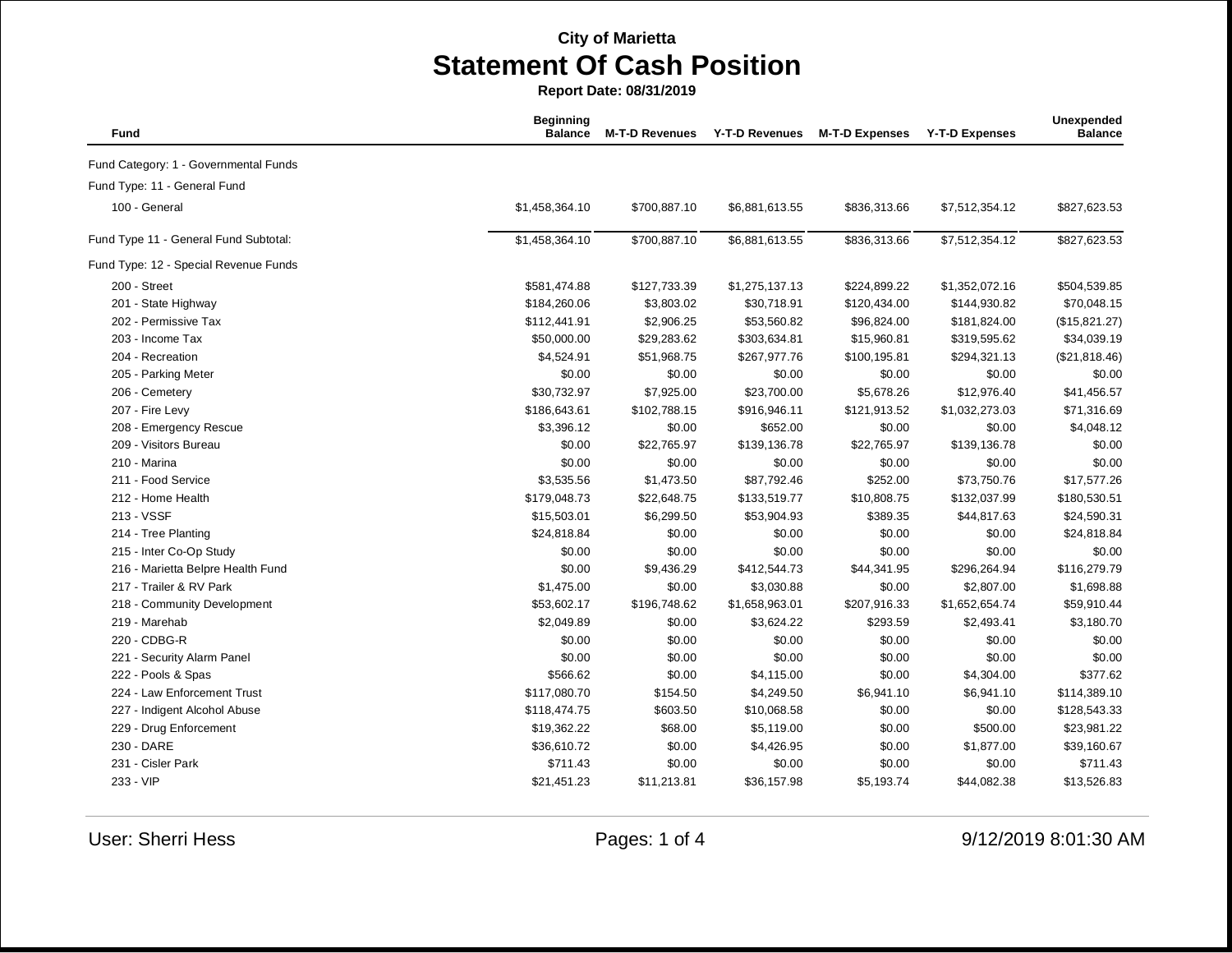| <b>Fund</b>                                    | <b>Beginning</b><br><b>Balance</b> | <b>M-T-D Revenues</b> | Y-T-D Revenues | <b>M-T-D Expenses</b> | <b>Y-T-D Expenses</b> | <b>Unexpended</b><br><b>Balance</b> |
|------------------------------------------------|------------------------------------|-----------------------|----------------|-----------------------|-----------------------|-------------------------------------|
| 236 - FEMA                                     | \$0.00                             | \$0.00                | \$72,726.47    | \$0.00                | \$0.00                | \$72,726.47                         |
| 239 - Court Computer                           | \$165,393.64                       | \$7,007.31            | \$151,270.43   | \$1,233.59            | \$44,610.68           | \$272,053.39                        |
| 240 - Court Capital                            | \$298,085.08                       | \$19,971.43           | \$138,041.19   | \$2,493.27            | \$55,850.86           | \$380,275.41                        |
| 241 - Utility Line Relocation                  | \$7,571.24                         | \$0.00                | \$0.00         | \$0.00                | \$0.00                | \$7,571.24                          |
| 243 - Domestic Violence                        | \$21,773.59                        | \$0.00                | \$17,995.18    | \$3,951.80            | \$28,045.43           | \$11,723.34                         |
| 246 - Traffic Signals                          | \$0.00                             | \$0.00                | \$0.00         | \$0.00                | \$0.00                | \$0.00                              |
| 249 - Community Corrections                    | \$4,203.80                         | \$39,708.00           | \$148,438.50   | \$15,870.07           | \$135,141.74          | \$17,500.56                         |
| 250 - Marietta Harbor                          | \$737.95                           | \$0.00                | \$0.00         | \$0.00                | \$0.00                | \$737.95                            |
| 256 - Lazy River                               | \$0.00                             | \$0.00                | \$0.00         | \$0.00                | \$0.00                | \$0.00                              |
| 257 - Gutberlet Armory                         | \$0.00                             | \$0.00                | \$0.00         | \$0.00                | \$0.00                | \$0.00                              |
| 258 - Police Training                          | \$23,004.89                        | \$0.00                | \$0.00         | \$0.00                | \$0.00                | \$23,004.89                         |
| 259 - Home Sewage                              | \$0.00                             | \$0.00                | \$0.00         | \$0.00                | \$0.00                | \$0.00                              |
| 260 - Utility Conservation                     | \$9,882.10                         | \$0.00                | \$0.00         | \$0.00                | \$0.00                | \$9,882.10                          |
| 261 - Employee Payroll Reserve                 | \$0.00                             | \$0.00                | \$0.00         | \$0.00                | \$0.00                | \$0.00                              |
| 262 - Local Indigent Drivers                   | \$61,863.28                        | \$980.71              | \$9,605.63     | \$0.00                | \$0.00                | \$71,468.91                         |
| 263 - Recovery-JAG                             | \$0.00                             | \$0.00                | \$0.00         | \$0.00                | \$0.00                | \$0.00                              |
| 264 - Neighborhood Stabilization               | \$0.00                             | \$0.00                | \$0.00         | \$0.00                | \$0.00                | \$0.00                              |
| 265 - Court Security Fund                      | \$919.00                           | \$946.00              | \$9,036.00     | \$0.00                | \$0.00                | \$9,955.00                          |
| 266 - Court Probation Services                 | \$47,833.89                        | \$15,752.50           | \$136,014.85   | \$14,820.21           | \$125,052.26          | \$58,796.48                         |
| 267 - Court Prob Impr & Incentive              | \$133,109.58                       | \$0.00                | \$69,731.50    | \$17,038.04           | \$141,446.19          | \$61,394.89                         |
| 268 - Integrated Case Mgt Fund                 | \$0.00                             | \$0.00                | \$0.00         | \$0.00                | \$0.00                | \$0.00                              |
| 269 - Parking Lot Fund                         | \$226,868.22                       | \$4,550.00            | \$54,524.00    | \$1,285.90            | \$11,689.47           | \$269,702.75                        |
| 270 - Mtta Comm Center at The Armory           | \$13,477.48                        | \$4,825.00            | \$26,122.47    | \$1,149.08            | \$26,261.24           | \$13,338.71                         |
| 271 - Gold Star Park Fund                      | \$8,403.51                         | \$1,562.00            | \$3,012.00     | \$0.00                | \$5,414.47            | \$6,001.04                          |
| 272 - Start Westward Monument Fund             | \$0.00                             | \$0.00                | \$0.00         | \$0.00                | \$0.00                | \$0.00                              |
| Fund Type 12 - Special Revenue Funds Subtotal: | \$2,770,892.58                     | \$693,123.57          | \$6,265,499.55 | \$1,042,650.36        | \$6,313,173.23        | \$2,723,218.90                      |
| Fund Type: 13 - Debt Service Funds             |                                    |                       |                |                       |                       |                                     |
| 300 - Bond & Note                              | \$89,951.73                        | \$0.00                | \$39,790.80    | \$0.00                | \$38,805.00           | \$90,937.53                         |
| Fund Type 13 - Debt Service Funds Subtotal:    | \$89,951.73                        | \$0.00                | \$39,790.80    | \$0.00                | \$38,805.00           | \$90,937.53                         |
| Fund Type: 14 - Capitol Project Funds          |                                    |                       |                |                       |                       |                                     |
| 400 - Capital Improvement                      | \$678,270.90                       | \$41,275.56           | \$4,141,357.24 | \$69,673.09           | \$4,347,932.63        | \$471,695.51                        |
| 406 - Water Construction                       | \$0.00                             | \$0.00                | \$0.00         | \$0.00                | \$0.00                | \$0.00                              |
| 410 - Bike Path                                | \$0.00                             | \$0.00                | \$0.00         | \$0.00                | \$0.00                | \$0.00                              |
| 415 - Access Road                              | \$3,639.00                         | \$0.00                | \$0.00         | \$0.00                | \$0.00                | \$3,639.00                          |
|                                                |                                    |                       |                |                       |                       |                                     |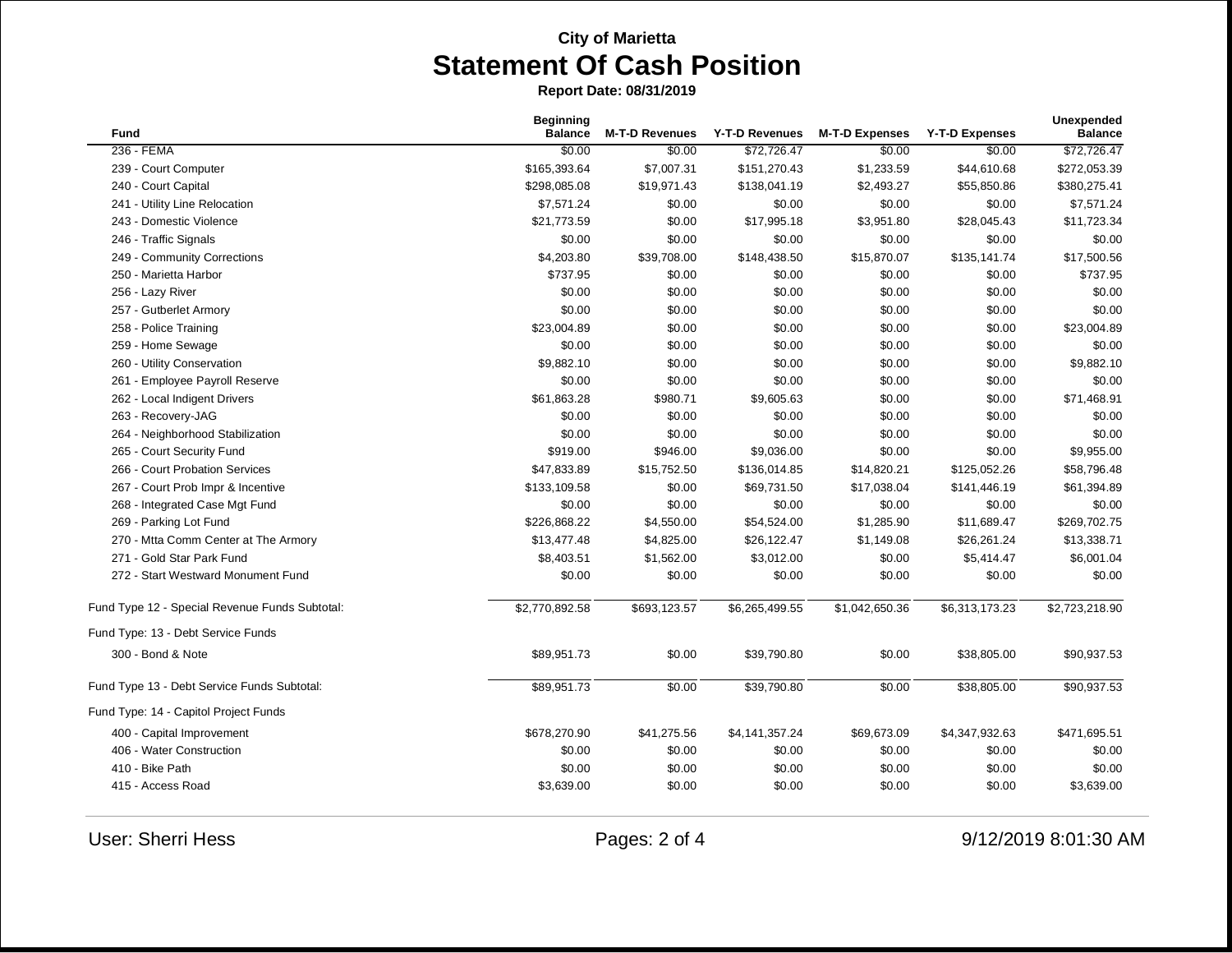| Fund                                            | <b>Beginning</b><br><b>Balance</b> | <b>M-T-D Revenues</b> | Y-T-D Revenues  | <b>M-T-D Expenses</b> | <b>Y-T-D Expenses</b> | <b>Unexpended</b><br><b>Balance</b> |
|-------------------------------------------------|------------------------------------|-----------------------|-----------------|-----------------------|-----------------------|-------------------------------------|
| 416 - St Rt 7 TIF                               | \$0.00                             | \$0.00                | \$0.00          | \$0.00                | \$0.00                | \$0.00                              |
| 418 - WW Facilities Up-Grade                    | \$381,648.75                       | \$14,070.45           | \$145,611.80    | \$8,018.10            | \$145,685.50          | \$381,575.05                        |
| 419 - Aquatic Center                            | \$0.00                             | \$0.00                | \$0.00          | \$0.00                | \$0.00                | \$0.00                              |
| 420 - Armory Community Foundation               | \$0.00                             | \$16,163.00           | \$39,399.47     | \$16,163.00           | \$39,399.47           | \$0.00                              |
| 421 - 1st Colony TIF                            | \$0.00                             | \$0.00                | \$80,937.15     | \$0.00                | \$80,937.15           | \$0.00                              |
| 429 - Armory Cultural Facilities Gym            | \$4,354.09                         | \$20,290.68           | \$79,946.30     | \$21,166.79           | \$85,176.50           | (\$876.11)                          |
| 430 - Fire Income Tax Fund .10                  | \$0.00                             | \$41,275.56           | \$368,634.55    | \$0.00                | \$23,172.69           | \$345,461.86                        |
| 431 - Street Income Tax Fund .05                | \$0.00                             | \$20,637.78           | \$184,317.28    | \$113,798.00          | \$113,798.00          | \$70,519.28                         |
| Fund Type 14 - Capitol Project Funds Subtotal:  | \$1,067,912.74                     | \$153,713.03          | \$5,040,203.79  | \$228,818.98          | \$4,836,101.94        | \$1,272,014.59                      |
| Fund Category 1 - Governmental Funds Subtotal:  | \$5,387,121.15                     | \$1,547,723.70        | \$18,227,107.69 | \$2,107,783.00        | \$18,700,434.29       | \$4,913,794.55                      |
| Fund Category: 2 - Proprietary Funds            |                                    |                       |                 |                       |                       |                                     |
| Fund Type: 21 - Enterprise Funds                |                                    |                       |                 |                       |                       |                                     |
| 500 - Water                                     | \$2,970,248.36                     | \$316,631.66          | \$2,928,912.63  | \$228,232.54          | \$2,174,541.16        | \$3,724,619.83                      |
| 501 - Sewer                                     | \$4,496,269.86                     | \$357,860.86          | \$3,332,151.78  | \$264,601.04          | \$2,804,192.24        | \$5,024,229.40                      |
| 502 - Water Deposit Guarantee                   | \$108,979.88                       | \$0.00                | \$0.00          | \$0.00                | \$0.00                | \$108,979.88                        |
| 503 - Sanitary Sewer Surplus                    | \$0.00                             | \$0.00                | \$0.00          | \$0.00                | \$0.00                | \$0.00                              |
| 504 - Sewer Replacement                         | \$715,714.28                       | \$0.00                | \$0.00          | \$0.00                | \$0.00                | \$715,714.28                        |
| 505 - Water Replacement                         | \$250,000.00                       | \$0.00                | \$0.00          | \$0.00                | \$0.00                | \$250,000.00                        |
| 506 - Utility Reserve                           | \$0.00                             | \$0.00                | \$0.00          | \$0.00                | \$0.00                | \$0.00                              |
| Fund Type 21 - Enterprise Funds Subtotal:       | \$8,541,212.38                     | \$674,492.52          | \$6,261,064.41  | \$492,833.58          | \$4,978,733.40        | \$9,823,543.39                      |
| Fund Category 2 - Proprietary Funds Subtotal:   | \$8,541,212.38                     | \$674,492.52          | \$6,261,064.41  | \$492,833.58          | \$4,978,733.40        | \$9,823,543.39                      |
| Fund Category: 3 - Fiduciary Funds              |                                    |                       |                 |                       |                       |                                     |
| Fund Type: 32 - Investment Trust Funds          |                                    |                       |                 |                       |                       |                                     |
| 750 - Cemetery Trust                            | \$166,459.37                       | \$1,875.00            | \$3,050.00      | \$0.00                | \$0.00                | \$169,509.37                        |
| Fund Type 32 - Investment Trust Funds Subtotal: | \$166,459.37                       | \$1,875.00            | \$3,050.00      | \$0.00                | \$0.00                | \$169,509.37                        |
| Fund Type: 34 - Agency Funds                    |                                    |                       |                 |                       |                       |                                     |
| 702 - Veterans Memorial                         | \$911.17                           | \$0.00                | \$0.00          | \$0.00                | \$0.00                | \$911.17                            |
| 703 - Un-Claimed Money                          | \$10,249.11                        | \$650.36              | \$11,424.31     | \$0.00                | \$0.00                | \$21,673.42                         |
| Fund Type 34 - Agency Funds Subtotal:           | \$11,160.28                        | \$650.36              | \$11,424.31     | \$0.00                | \$0.00                | \$22,584.59                         |
| <b>User: Sherri Hess</b>                        |                                    | Pages: 3 of 4         |                 |                       |                       | 9/12/2019 8:01:30 AM                |